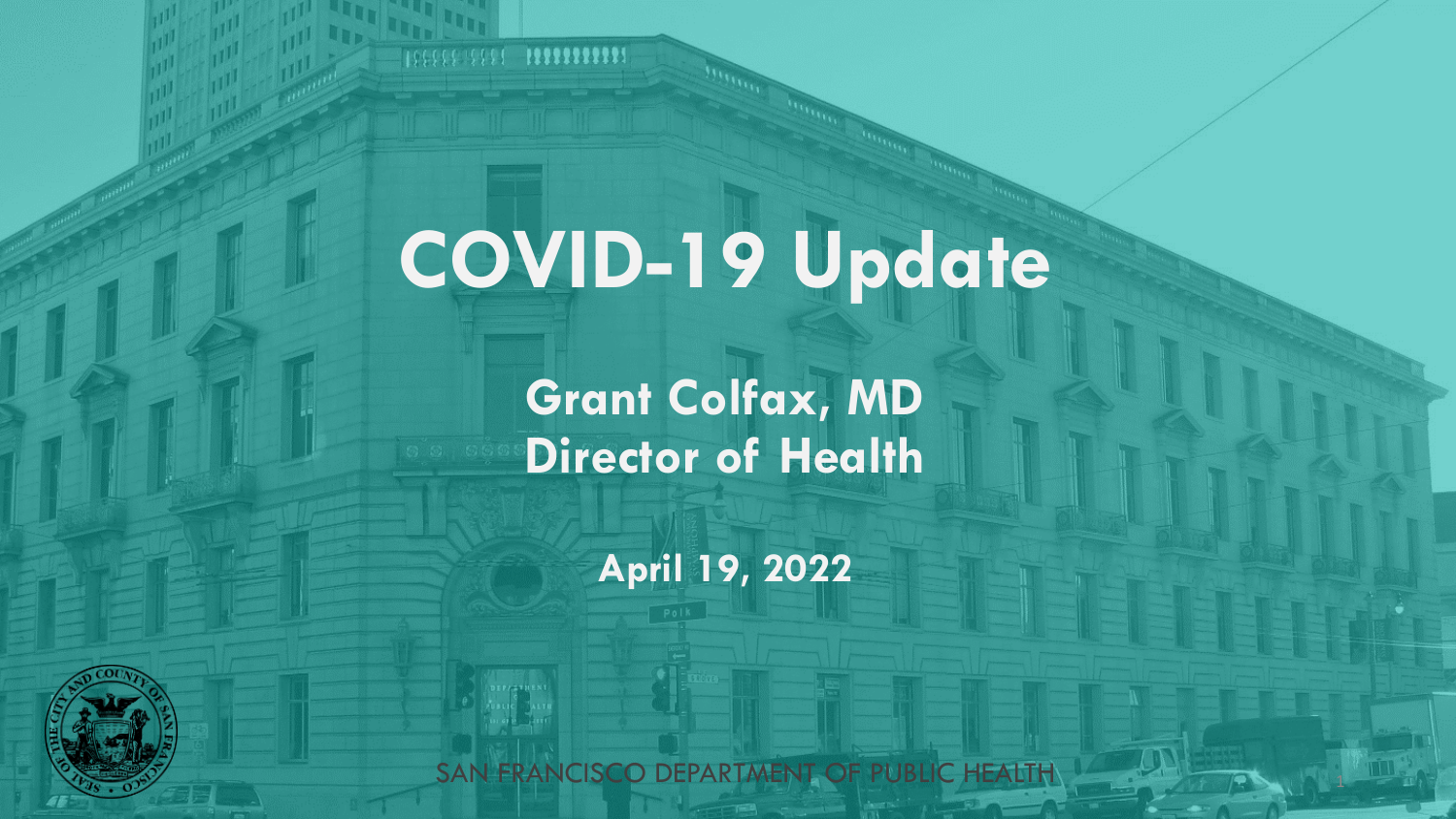#### SF COVID cases per 100,000 residents



#### COVID+ Cases per 100,000 Population (7-day Average)



\*\*Data are limited to specimens collected at least two days prior to today's report date AND resulted at least one day prior to today's report date. Result date is used in place of specimen collection date if specimen coll

As of 5/2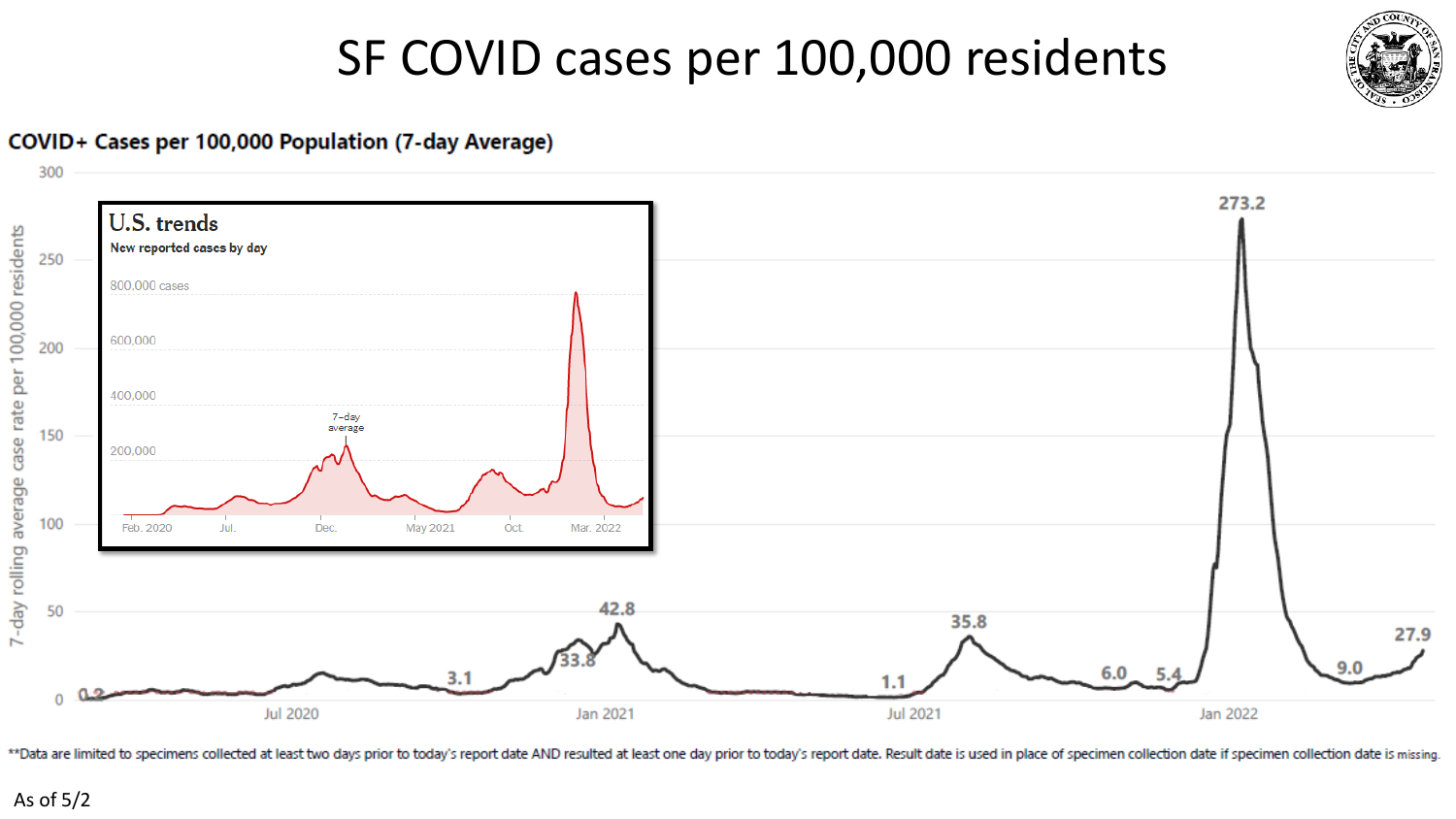#### COVID Cases and Deaths

 $CO$ 

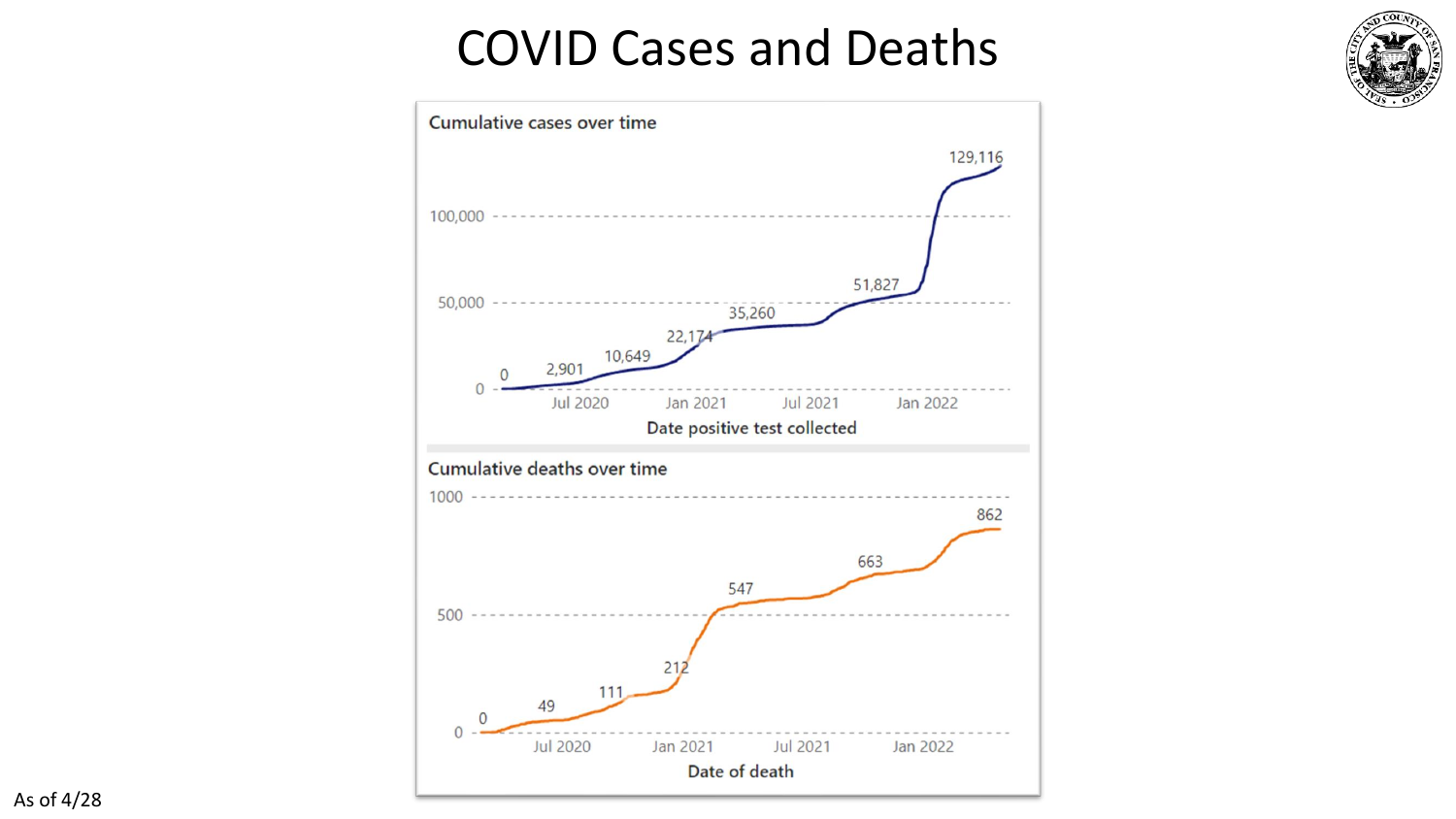### COVID Deaths by Month



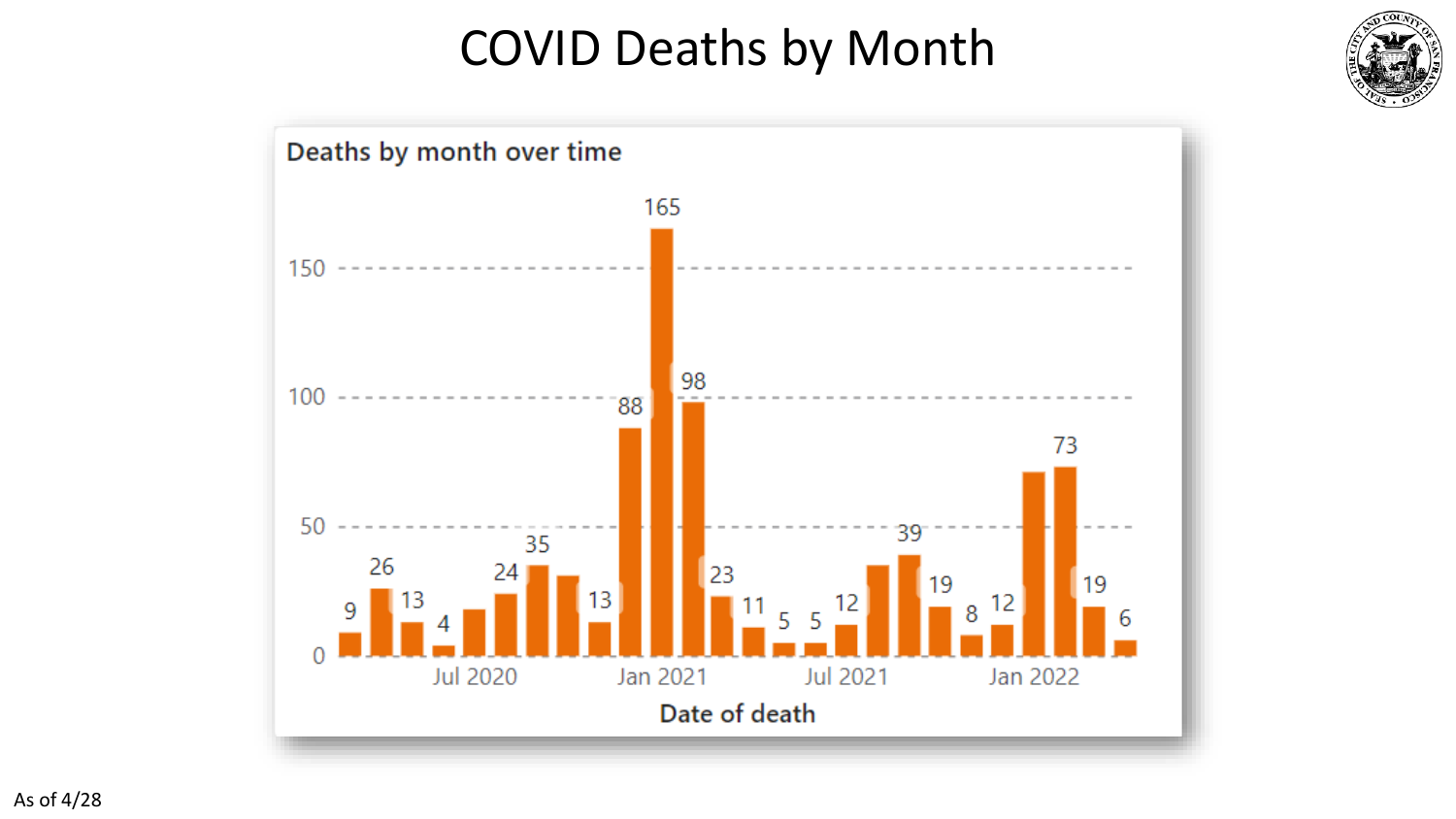#### Case Rates by Vaccination Status



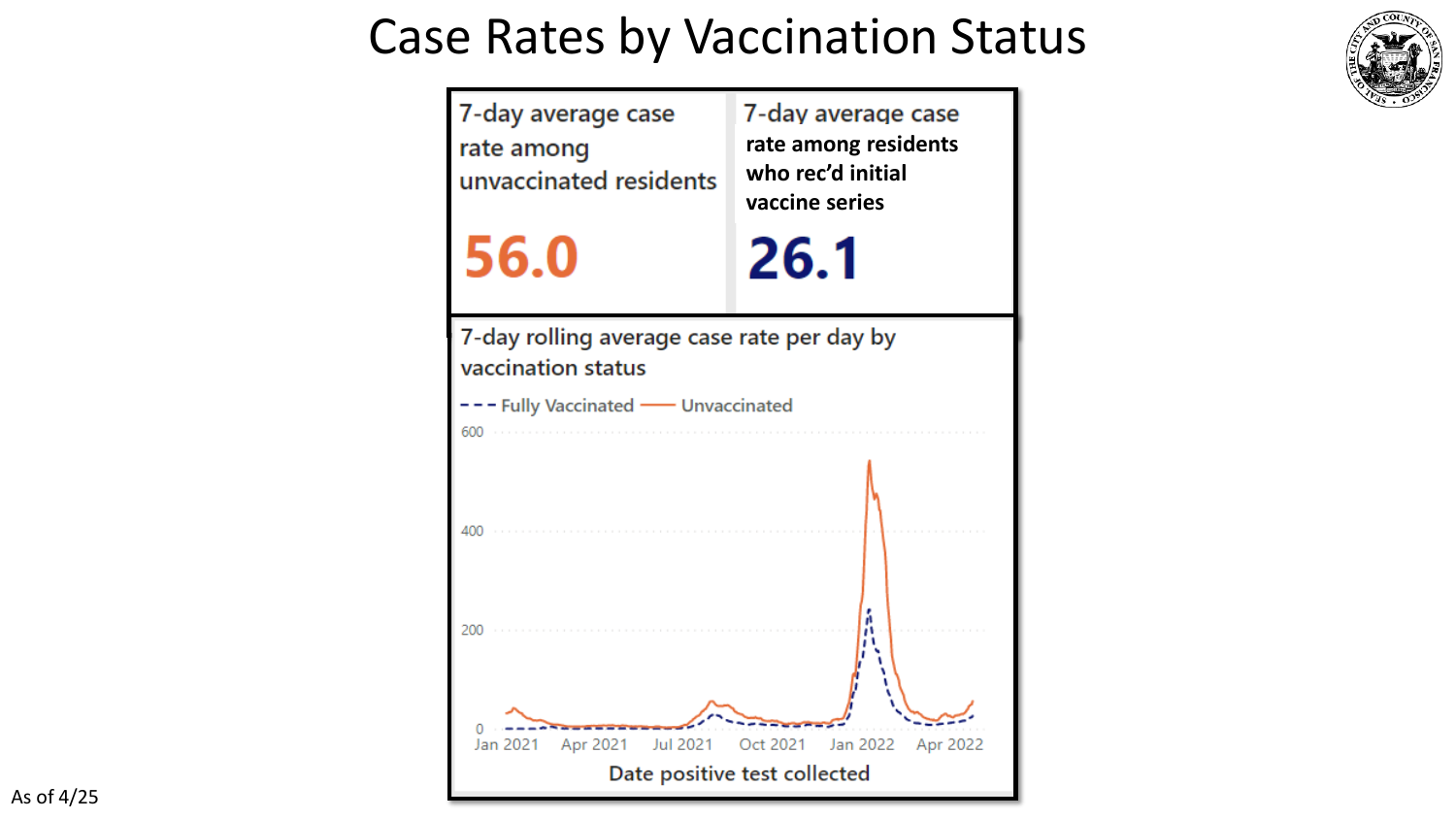#### Hospitalizations



#### 47 individuals on 4/29/22, includes 6 in ICU

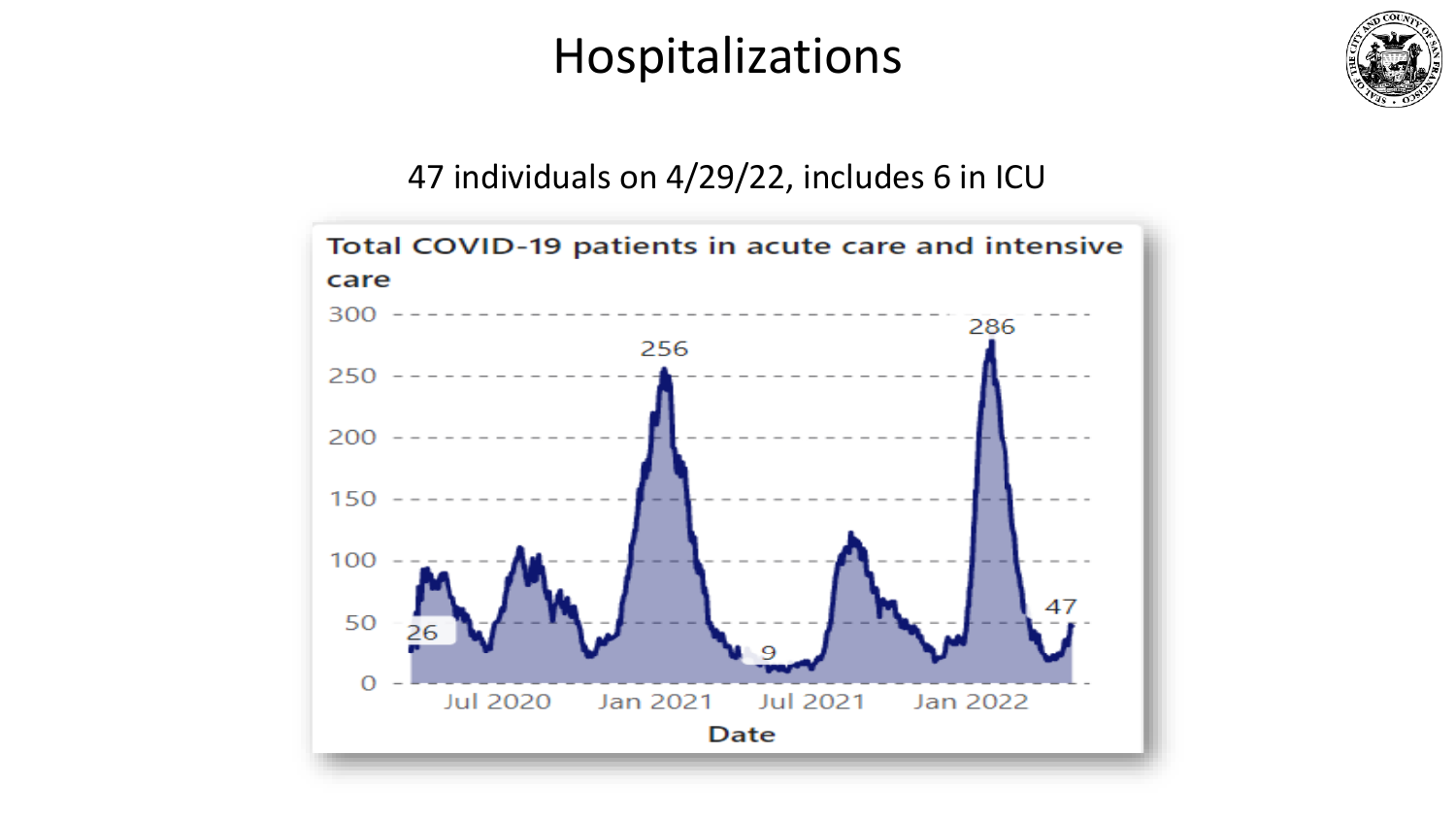### Vaccine Administration



|                      | <b>Underlying</b><br><b>Population</b> | At Least<br><b>One Dose</b> | % of Population<br>At Least 1 Dose | <b>Vaccination</b><br><b>Completed</b> | % of Population<br><b>Vax Completed</b> | <b>Residents</b><br><b>Boosted</b> | % of Vax Residents<br><b>Boosted</b> |
|----------------------|----------------------------------------|-----------------------------|------------------------------------|----------------------------------------|-----------------------------------------|------------------------------------|--------------------------------------|
| <b>All Residents</b> | 874,787                                | 797,052                     | 91%                                | 732,114                                | 84%                                     | 521,559                            | 71%                                  |
| Residents 5+         | 835,137                                | 796,869                     | $>90\%$                            | 732,114                                | 88%                                     | 521,559                            | 71%                                  |
| Residents 12+        | 791,131                                | 762,138                     | $>90\%$                            | 700,203                                | 88%                                     | 521,519                            | 74%                                  |
| Residents 65+        | 135,027                                | 136,816                     | $>90\%$                            | 129,562                                | $>90\%$                                 | 112,874                            | 87%                                  |
| Residents 75+        | 60,907                                 | 55,978                      | $>90\%$                            | 53,021                                 | 87%                                     | 46,707                             | 88%                                  |

5-11 yrs: 79% at least one dose; 73% completed initial series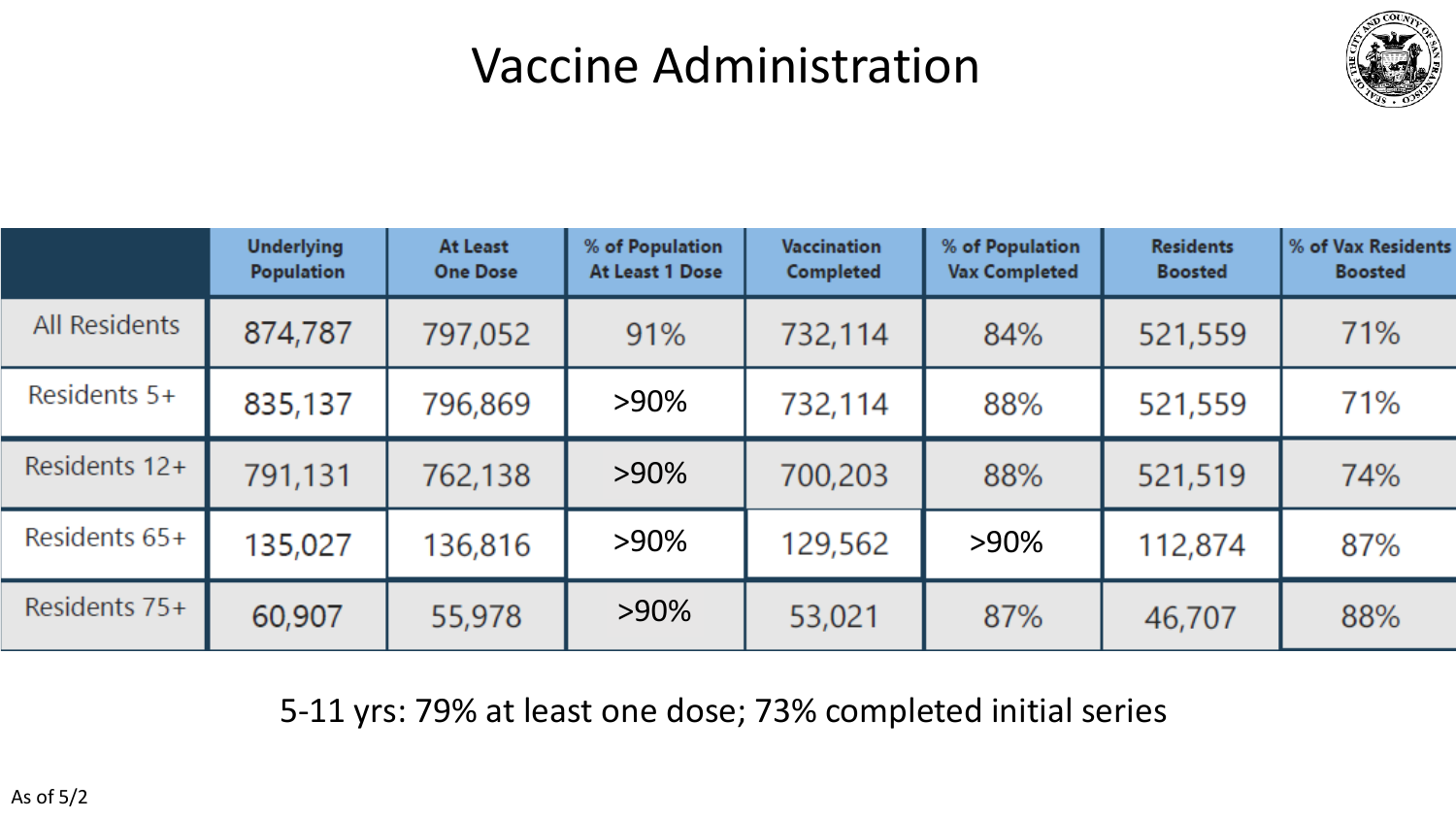## Booster Recipients by Age





Data through 5/2